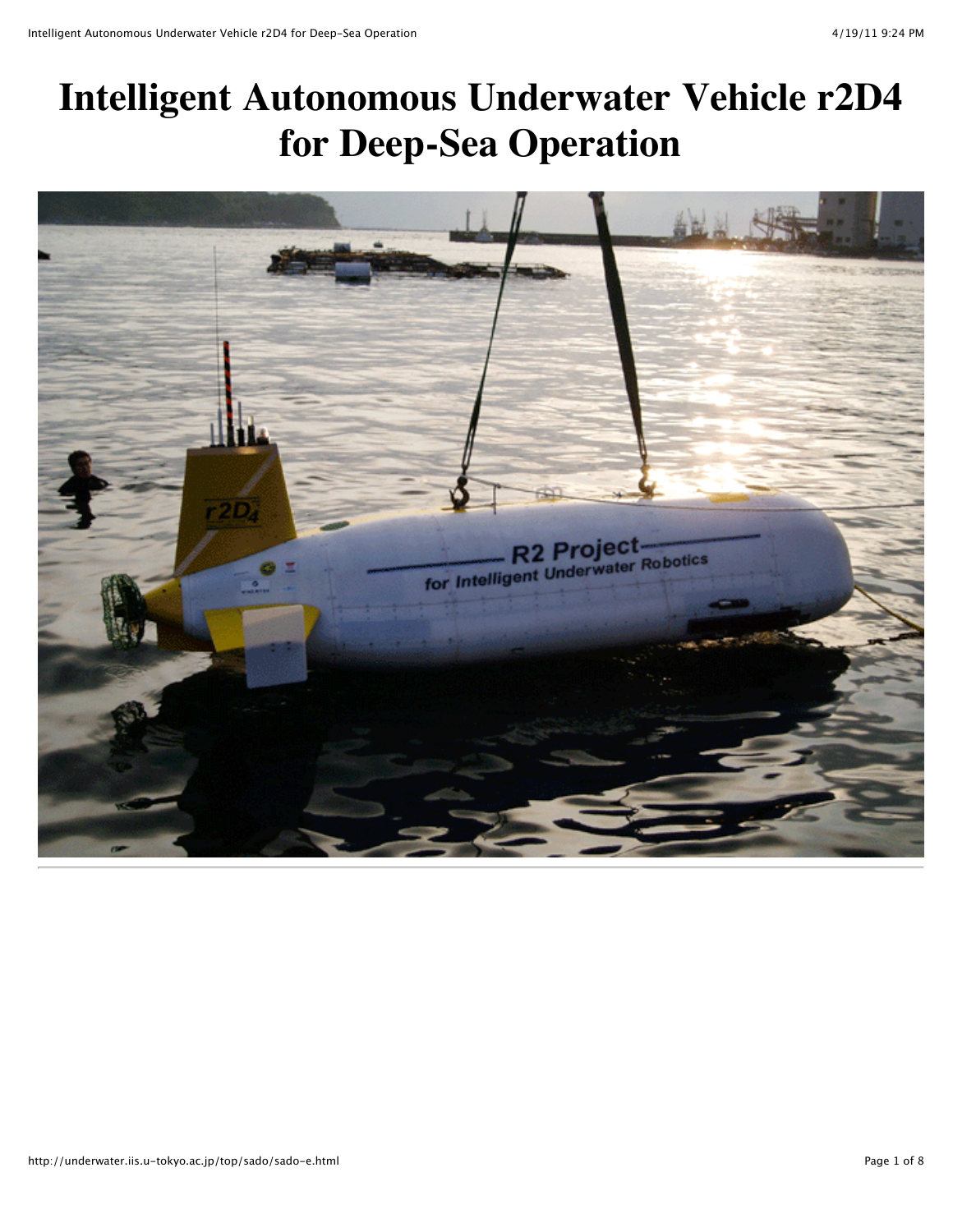

## **Intelligent Autonomous Underwater Vehicle r2D4**

**July 23, 2003**

## **Underwater Technology Research Center, Institute of Industrial Science The University of Tokyo**

#### **1. Introduction**

Since 1984, Underwater Technology Research Center (Head: Professor Tamaki Ura), Institute of [Industrial Science, the University of Tokyo has developed several Autonomous Underwater](http://underwater.iis.u-tokyo.ac.jp/top/sado/sado-e.html#ch1) Vehicles(AUV, see #1) of various types and purposes (refer to http://underwater.iis.u-tokyo.ac.jp) and successfully achieved a few meaningful undersea missions. Some of representative examples are the full autonomous survey of Teisi knoll by the AUV "R-One" (see  $#2$ ) in 2000, construction and field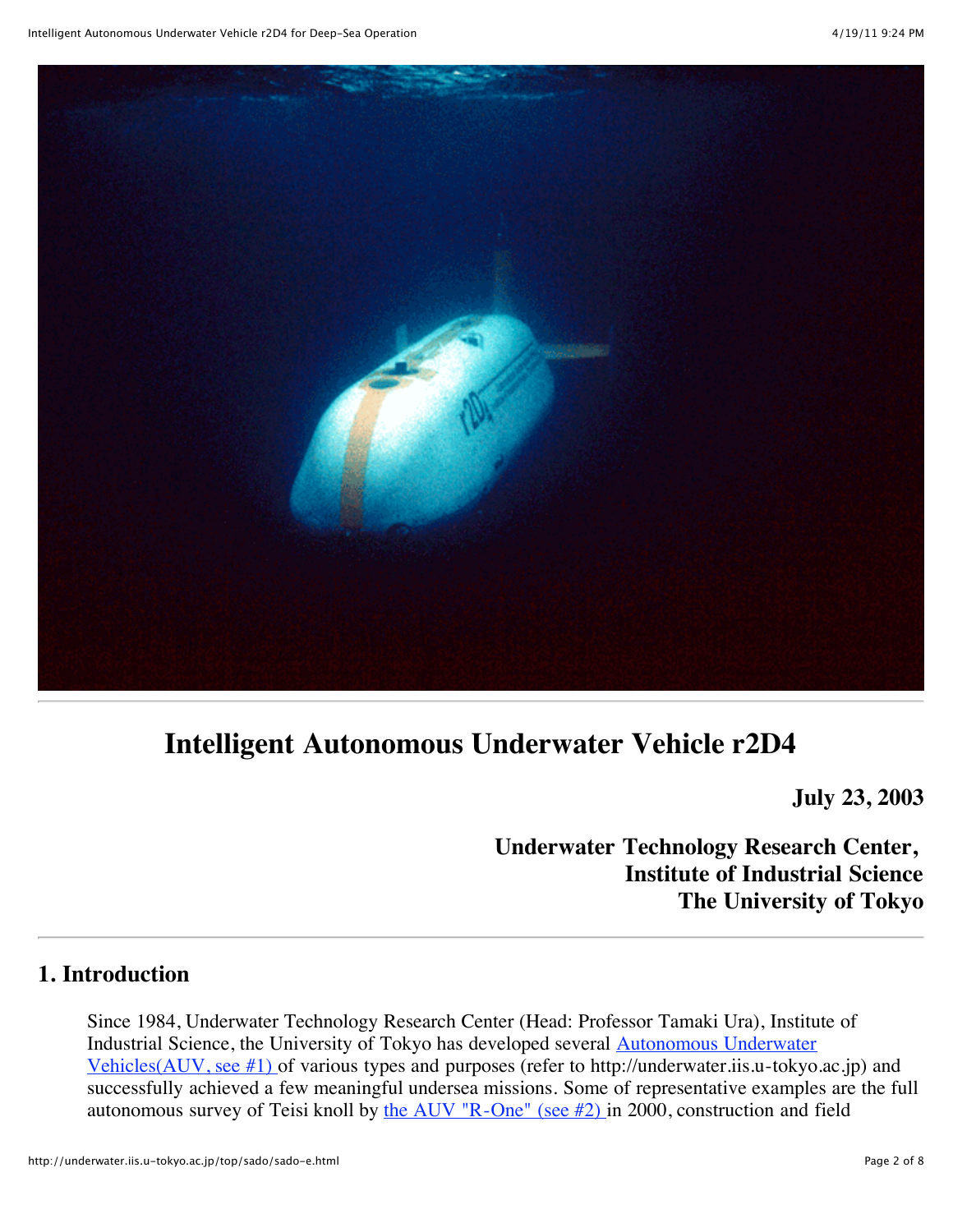operation of Tantan, which was developed by the environments monitoring of lake Biwa in the middle of Honshu, Japan and experiment of humpback whale chase by AUV. As these examples explain, we are still challenging to broaden the practical applications of autonomous underwater vehicles. By these efforts, as the intelligent machine exploring the underwater region, AUV is becoming more and more a practical mean to survey and exploit the mysteries of undersea realm.

Based on the successes in development and field operations of AUVs in IIS, the university of Tokyo, we established a next generation AUV project named " $r2D4$ " (see #3). This project is supported by Japan [Society for the Promotion of Science\(JSPS\), as a scientific research awarded project grants-in-aid for](http://underwater.iis.u-tokyo.ac.jp/top/sado/sado-e.html#ch4) "Development of Intelligent Autonomous Underwater Vehicle for Deep-Sea Operation" (see #4).

Purposes of this projects are summarized as follows; - After developing a highly-intelligent and highlyreliable AUV, it is deployed in the undersea region with the mission of surveying undersea hydrothermal vents. - During this survey mission, not only survey data containing the records of surrounding physical states near the vent spout, but the sequential data from vehicle operation are also recorded and fed back in order to improve the system architecture of r2D4 by getting rid of the expected problems for deep-sea operation. Repititions of this feedback procedure shall make r2D4 converge to the optimized system architecture for deep-sea hydrothermal vent exploration and result in the newly proposed undersea region survey system supported by the Autonomous Underwater Vehicle r2D4.

Costruction of hardware system as well as primary software system are completed in July, 2003 (Hardware Construction: Mitsui Engineering and Shipbuilding(MES), Co., Ltd.). The first field operation was conducted at the nothern part of Suruga bay, dated 7th July. During 15th - 17th July, the second field operation was held at the offing of Sado island, located in sea of Japan. This field work was done by the joint cooperation with underwater device department of MES. During this underwater operation, r2D4 tracked the pre-designated way points keeping the trajectory deviation sufficiently small. Due to the successfully achieved trajectory tracking control, r2D4 succeeded in taking the highquality images of undersea geography by the side scanning sonar operation. In addition, measurement of CTDO was also carried out during this operation.

Though the main purpose of development is the survey of undersea hydrothermal vent, deployment of r2D4 is expected to enable several undersea missions such as seeking for lost articles in undersea, surveillance of undersea volcanoes, swimming animals watching, cooperative survey with undersea station and etc., because it has realized the handy system architecture with small size. And in december 2003, r2D4 is planned to be deployed in the Okinawa trough in order to survey the underwater hydrothermal vent near that region.

#### **2. Introduction to r2D4**

In the development of r2D4, key technologies acquired throught the development of R-One, the predecessor of r2D4, is directly applied. Owing to this technical inheritance, r2D4 is completed only within two(2) years with excellent vehicle performances, which is extremely short period compared to other AUV development projects in the world.

1) Characteristics of r2D4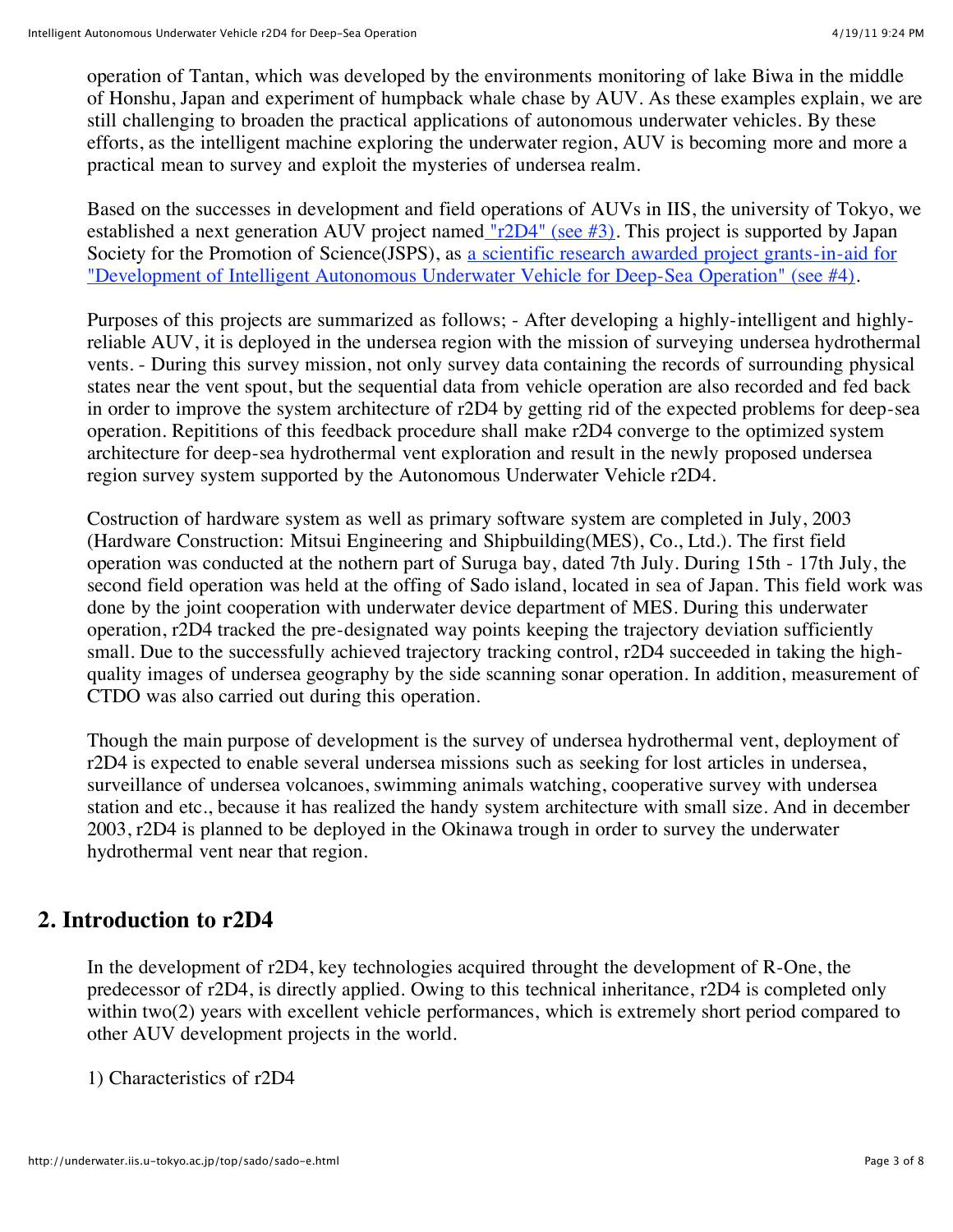- Compact size and light weight (length overall:  $4.4(m)$ , weight:  $1,600(kg)$ ) Due to its compactness, r2D4 does not require the large size support vessel. And since its operation can be completed fully autonomously, neither does it require operational experts.
- Self-Completeness Laborious supports such as transponder installation are not neccessary Accurate positioning by the combined instrumentation of optical gyroscope and doppler sonar High reliability and safety
- By the simultaneous manipulation of the data from multiple sensors(sensor fusion) r2D4 has superior recongnition ability on the complicated underwater environments transition
- Flexible and dynamically adaptive path planning ability for the observation. If the vehicle finds out a suspicious place or an object in underwaer space, it can re-generate the target path dynamically in order to make this observation.
- 2) General Missions of r2D4

Observation by AUV is realized by tracing the successive way poionts arranged previously. One of the most common observation activities by AUV is the construction of 3-dimensional seabed topology or wide-range surveillance of undersea region using side scanning or interferometry sonar. Provided an abnormality is detected during the observation, r2D4 re-plans its cruising trajectory and makes the detailed observation in order to clarify the causes of recognized abnormality.

3) Comparion with "R-One", the predecessor of r2D4

Since it is designed compact and small, r2D4 does not require a support vessel which has several functional capabilities. Despite its compactness, r2D4 has much redundancy in its payload to install various equipments for observation. R2D4 is designed to be capable of submerging up to 4,000(m) of depth, aiming at the observation of undersea hydrothermal vent near Marina trough in midwest Pacific.

| <b>Items</b>              | r2D4                     | <b>R-One</b>   |
|---------------------------|--------------------------|----------------|
| length overall(m)         | 4.4                      | 8.27           |
| breadth (m)               | 1.08                     | 1.15           |
| height $(m)$              | $\vert 0.81 \vert$       | 1.15           |
| weight (kg) (w/o payload) | 1,506                    | 4,550          |
| weight (kg) (w payload)   | 1,630                    | 4,740          |
| max depth (m)             | 4,000                    | 400            |
| cruising range (km)       | 60                       | 100            |
| energy source             | Li-ion secondary battery | <b>CCDE</b>    |
| max speed (knot)          |                          |                |
| <b>Main CPU</b>           | PowerPC 233MHz           | MC68040x2      |
| <b>OS</b>                 | <b>VxWorks</b>           | <b>VxWorks</b> |
| navigation system         | INS(FOG)+DVL             | INS(RLG)+DVL   |

In the following table, we summaraize key items of r2D4 compared with those of R-One

4) Observation and Instrument Devices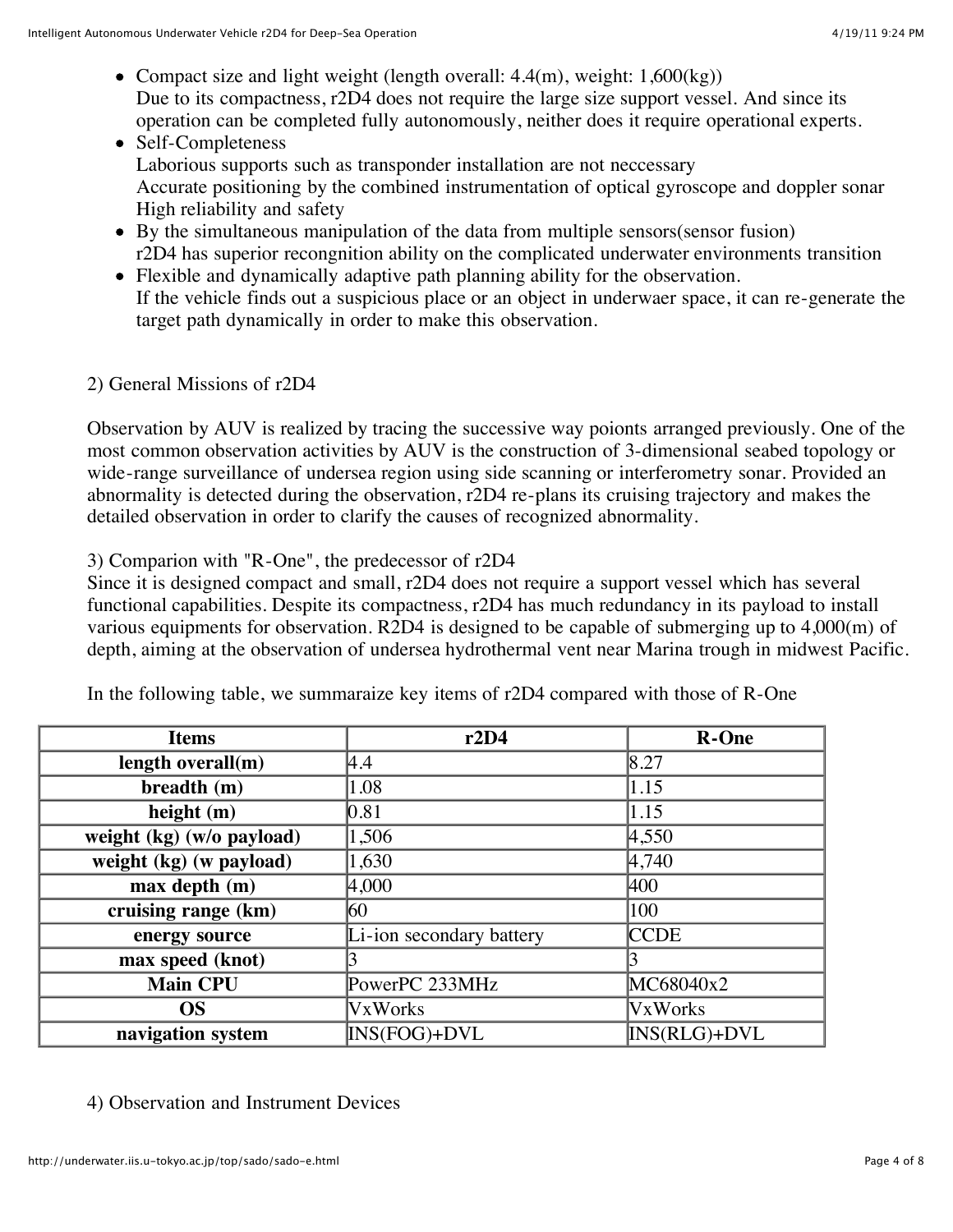Not only the device units of generl purpose, r2D4 is able to be equipped with special devices for detailed observation and instrument near hydrothermal vent region, as shown.

\* Side Scanning Sonar \* Interferometry Sonar (accuracy order of 1(m))<br>\* Video Camera x 2 \* Oxidization-Reduction Voltage Meter \* Oxidization-Reduction Voltage Meter \* 3-Axes Magnetometer \* Manganese Ion Desitometer \* pH Sensor \* Turbidimeter<br>
\* Thermal Flow Meter \* Oxvgen Dens \* Oxygen Densitometer

## **3. Outline of the Experiments on Suruga-Bay and Sado-Offing**

Feedback from the experimental results in actual sea area is extremely important for the improvement of vehicle's performance. Therefore, we are planning a few field experiments of r2D4 since its primary software system as well as the hardware has been completed. During July in this year, we have made two (2) field experiments and obtained the data from as well as images of side scanning sonar. Analysis of the obtained data is the procedure of fundamental importance to improve the performance of AUV.

| operation<br>ID | place                                              | date                                 | max<br>depth | purpose                                                                |
|-----------------|----------------------------------------------------|--------------------------------------|--------------|------------------------------------------------------------------------|
| #1              | northern part of Suruga- 10:26 - 11:01, 7th<br>bay | July, 2003                           | 194(m)       | observation of the upper part of continetal<br>shelf, $30(m)$ altitude |
| #2              | northern part of Suruga- 11:13 - 12:07, 7th<br>bay | July, 2003                           | 444(m)       | observation of the upper part of continetal<br>shelf, $30(m)$ altitude |
| #3              | Ryotsu, Sado-island in<br>sea of Japan             | $12:10 - 14:06$ , 15th<br>July, 2003 | 280(m)       | observation of the middle part Ryotsu-bay,<br>$70(m)$ altitude         |
| #4              | Ryotsu, Sado-island in<br>sea of Japan             | 11:59 - 16:43, 18th<br>July, 2003    | 550(m)       | observation of a dislocation Ryotsu-bay,<br>$50(m)$ altitude           |
| #5              | Ryotsu, Sado-island in<br>sea of Japan             | 10:37 - 14:36, 19th<br>July, 2003    | 418(m)       | observation of a dislocation Ryotsu-bay,<br>$30(m)$ altitude           |

## **4. R2D4 - Expectations**

Operation of r2D4 will enable the observation of undersea hydrothermal vent over a wide range. This kind of observation is expected to gather the fundamental data for the investigation of undersea carbondioxide discharge and hydrothermal spout, which will help us to understand the global circulation mechanism of them better. In addition, completion of r2D4 has brought about the installation of new oceanographic observation platform. Small and compact system architecture of r2D4 will enable the better achievement of various underwater missions, such as searching for the underwater lost articles, surveillance of underwater volcanoes, observation of sea animals, instrumentation of seawater quality as well as the observation of undersea hydrothermal vents.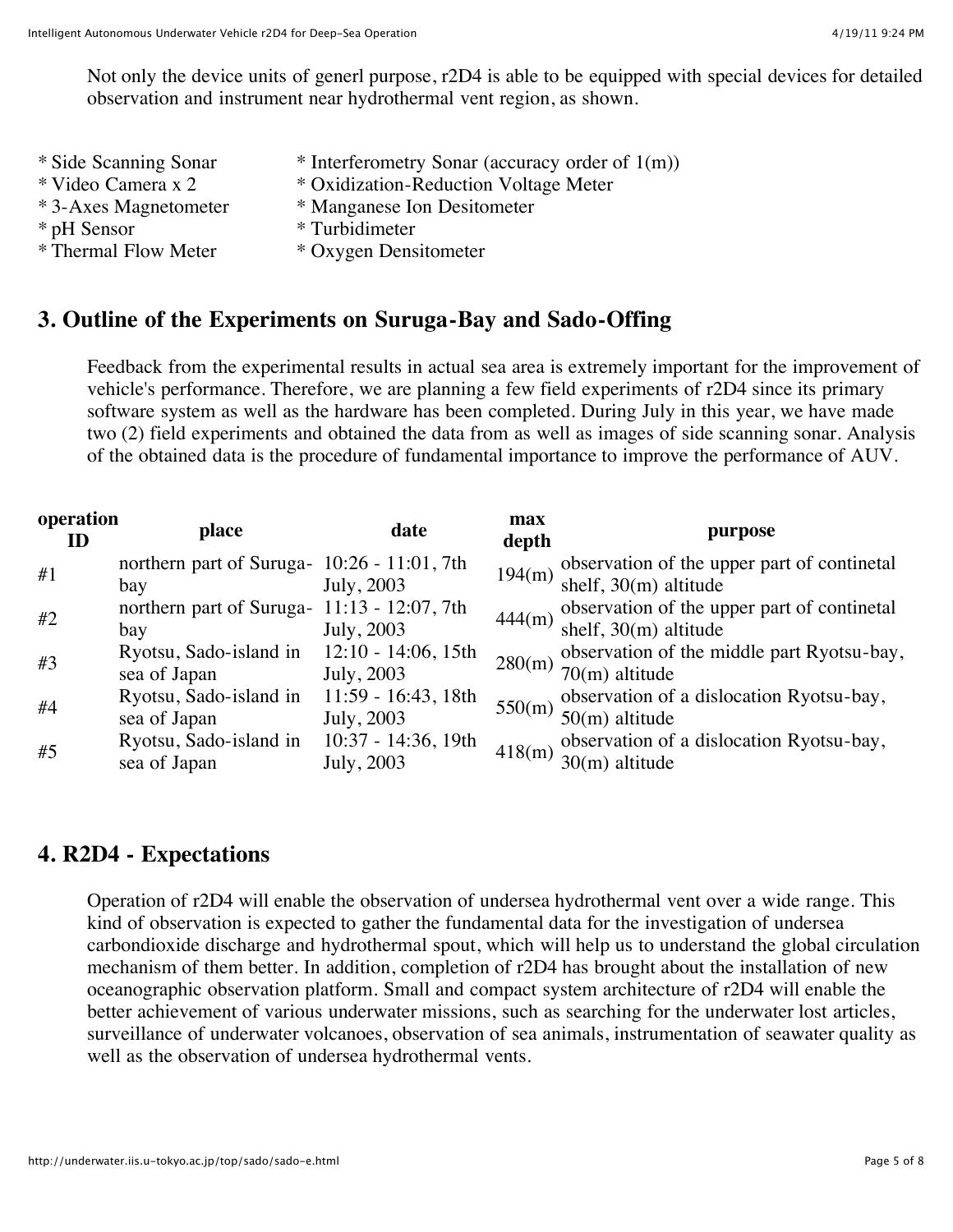## **5. Future Activities**

At present, r2D4 is planned to carry out the following undersea observation activities.

2003

July : Sado-offing observation (completed, with the support vessel of Tansei-Maru belonging to the Ocean Research Institute, the University of Japan)

December : The 4-th Yonaguni-kaizan and Hatoma-kaizan observation (with the support vessel of Yokosuka, JAMSTEC)

2004

Observation of undersea hydrothermal vent near Mariana basin (with the support vessel of Hakuho-maru belonging to Ocean Research Institute, the University of Tokyo)

2005

Not decided yet

2006

Observation of undersea hydrothermal vent near Mariana basin (with the support vessel of Hakuho-maru belonging to Ocean Research Institute, the University of Tokyo) Observation of Mid Ridge in Indian Ocean (with the support vessel of Hakuho-maru belonging to Ocean Research Institute, the University of Tokyo)

Observation in Kumanonada-offing is also planned in conjunction with the SMAPS(Super-detailed Mapping of Seafloor) project. In addition, observation of whale (Humpback, Sperm, etc.)by r2D4 is under consideration too.

#### **6. If you have any questionnaire about r2D4 please contact**

Prof. Tamaki Ura (ura@iis.u-tokyo.ac.jp), Chief Underwater Technology Research Center, Institute of Industrial Science, The University of Tokyo 4-6-1 Komaba, Meguro-Ku, Tokyo, 153-8505 Japan E-mail:[ura@iis.u-tokyo.ac.jp](mailto:ura@iis.u-tokyo.ac.jp) URL : <http://underwater.iis.u-tokyo.ac.jp/Welcome-e.html/>

#### Linked Data

- 1. [Photos of r2D4](http://underwater.iis.u-tokyo.ac.jp/top/sado/r2-1.gif)
- 2. [General Arrangement of r2D4](http://underwater.iis.u-tokyo.ac.jp/top/sado/r2-2.gif)
- 3. [Navigation Trajectory during Sado-offing Observation](http://underwater.iis.u-tokyo.ac.jp/top/sado/r2-3.gif)
- 4. [Side Scanning Sonar Images of Sado-Offing-1](http://underwater.iis.u-tokyo.ac.jp/top/sado/r2-4.jpg)
- 5. [Side Scanning Sonar Images of Sado-Offing-2](http://underwater.iis.u-tokyo.ac.jp/top/sado/r2-5.jpg)
- 6. [Schematics of the Undersea Intelligence Engineering and its Missions](http://underwater.iis.u-tokyo.ac.jp/top/sado/r2-6.jpg)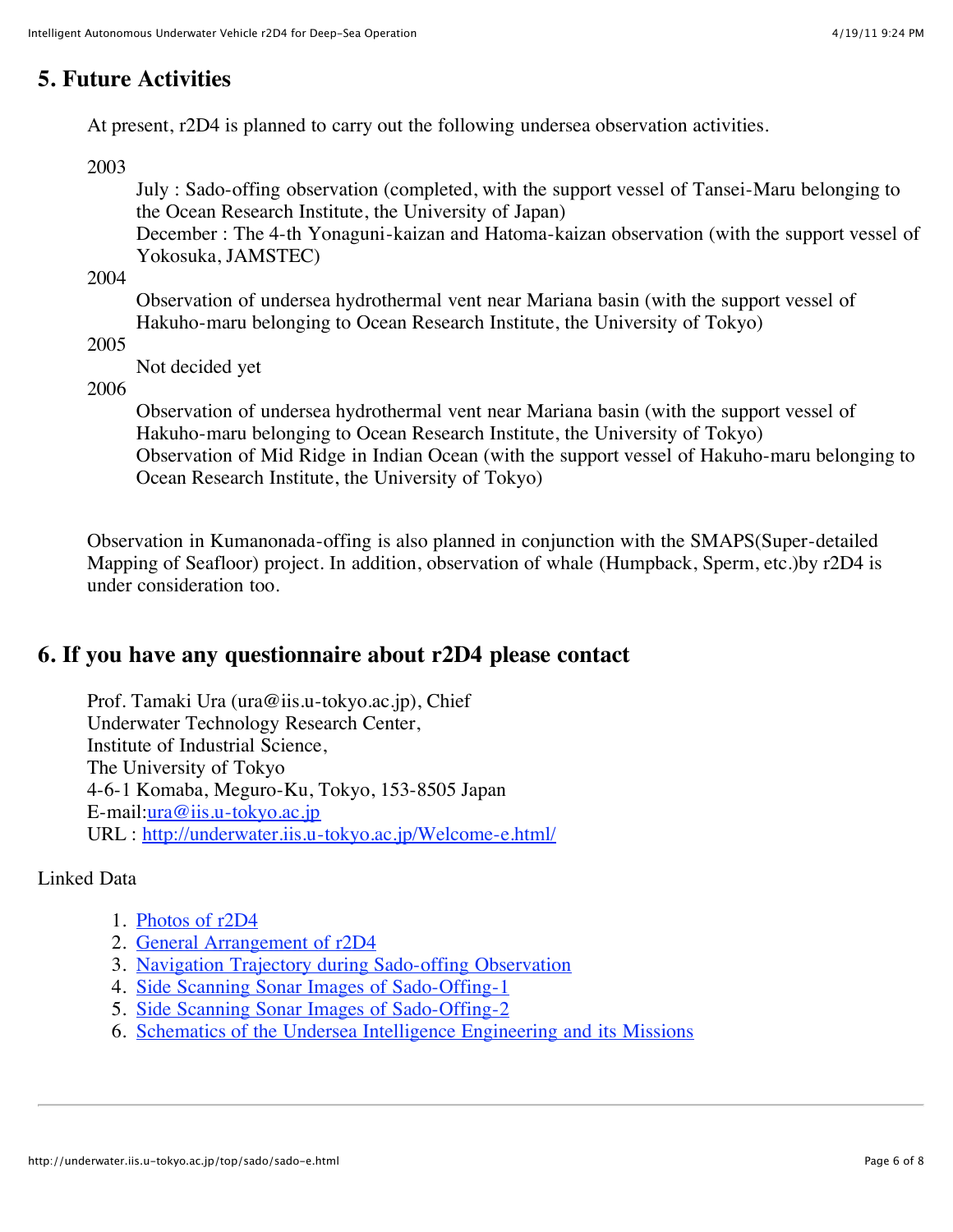#### #1) Autonomous Underwater Vehicle(AUV):

Unmanned, untethered submersible which moves according to the guidance by its own control system without the energy replenishment during the mission At present, majority of the unmanned submersible is ROV(Remotely Operating Vehicle) which is remotely operated one by human operators through the cable connection with the support vessel. But the utilization of AUV is expected to be more and more popular, because the treatment of cable system becomes extremely troublesome as the depth of operation becomes deeper.

#### #2) AUV R-One

R-One was developed by the joint cooperation between IIS, the University of Tokyo and Mitsui Engineering & Shipbuilding Co., Ltd. Actual sea operation of R-One began in 1996 and in 1998, R-One achieved the continuous operation during 12 hrs 37 mins. In 2000, R-One took the very fine side scanning sonar images of Teisi knoll in Ito-offing by the fully-autonomous vehicle operation.

#### #3) R-Two Project

In the terminology of "R-Two(or R-One)", "R" represents the Ridge System coming from Mid-Ocean Ridge. The first project of this is R-One, and R-Two is the successive project launched secondarily. In addition, "D4" means the maximum submergible depth of the vehicle, which is 4,000(m).

#4) "Development of Intelligent Autonomous Underwater Vehicle for Ridge System Survey in Deep Sea" Research group for this awarded project is consists of the researchers from both engineering and scientific fields. Researchers from engineering fields are working for the underwater technology research center, institute of industrial science, the university of Tokyo. Other researchers from scientific fields consist of experts in underwater hydrothermal vents in Japan.

| name             | institute                                          | major research items                                              |
|------------------|----------------------------------------------------|-------------------------------------------------------------------|
| Tamaki<br>Ura    | IIS, the University of Tokyo                       | Underwater Vehicle Project Manager, Research and<br>Design of AUV |
| Akira<br>Asada   | IIS, the University of Tokyo                       | <b>Underwater Acoustics Sonar System for AUV</b>                  |
| Teruo<br>Fujii   | IIS, the University of Tokyo                       | <b>Underwater Acoustics Intelligent Control</b>                   |
| Yoshiaki<br>Nose | IIS, the University of Tokyo                       | Mechanical System of AUV                                          |
| Kensaku          | Ocean Research Institute,                          | Earth Tectonics Observation of Undersea Bottom                    |
| Tamaki           | the University of Tokyo                            | Structure                                                         |
| Toshitaka        | Graduate School of Science,                        | Oceanographic Geochemistry Instrument for                         |
| Gamo             | Hokkaido University                                | Chemical Measurement in Hydrothermal Vent                         |
| Hiromi           | Graduate School of Science,                        | Undersea Physics Analysis of Undersea                             |
| Fujimoto         | Tohoku University                                  | <b>Magnetization Structure</b>                                    |
|                  | Institute for Marine Resources                     |                                                                   |
| Kouichi          | and Environment,                                   | Ocean Geology Instrument for Chemical                             |
|                  | Nakamura National Institute of Advanced Industrial | Measurement in Hydrothermal Vent                                  |
|                  | Science and Technology (AIST)                      |                                                                   |